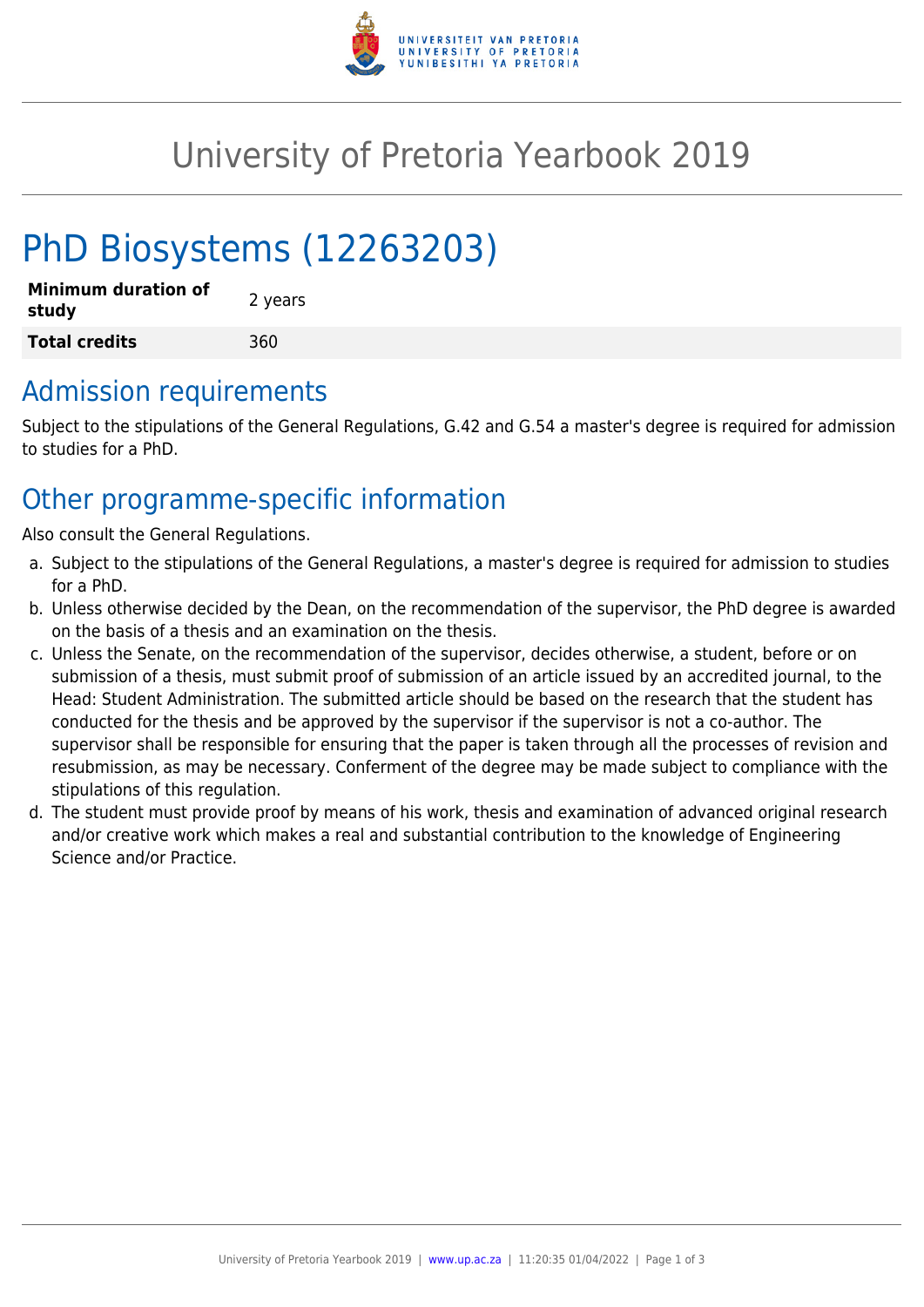

# Curriculum: Year 1

**Minimum credits: 360**

### **Core modules**

#### **Thesis: Biosystems 990 (EIC 990)**

| <b>Module credits</b>         | 360.00                                          |
|-------------------------------|-------------------------------------------------|
| <b>Prerequisites</b>          | No prerequisites.                               |
| Language of tuition           | Module is presented in English                  |
| <b>Department</b>             | Electrical, Electronic and Computer Engineering |
| <b>Period of presentation</b> | Year                                            |